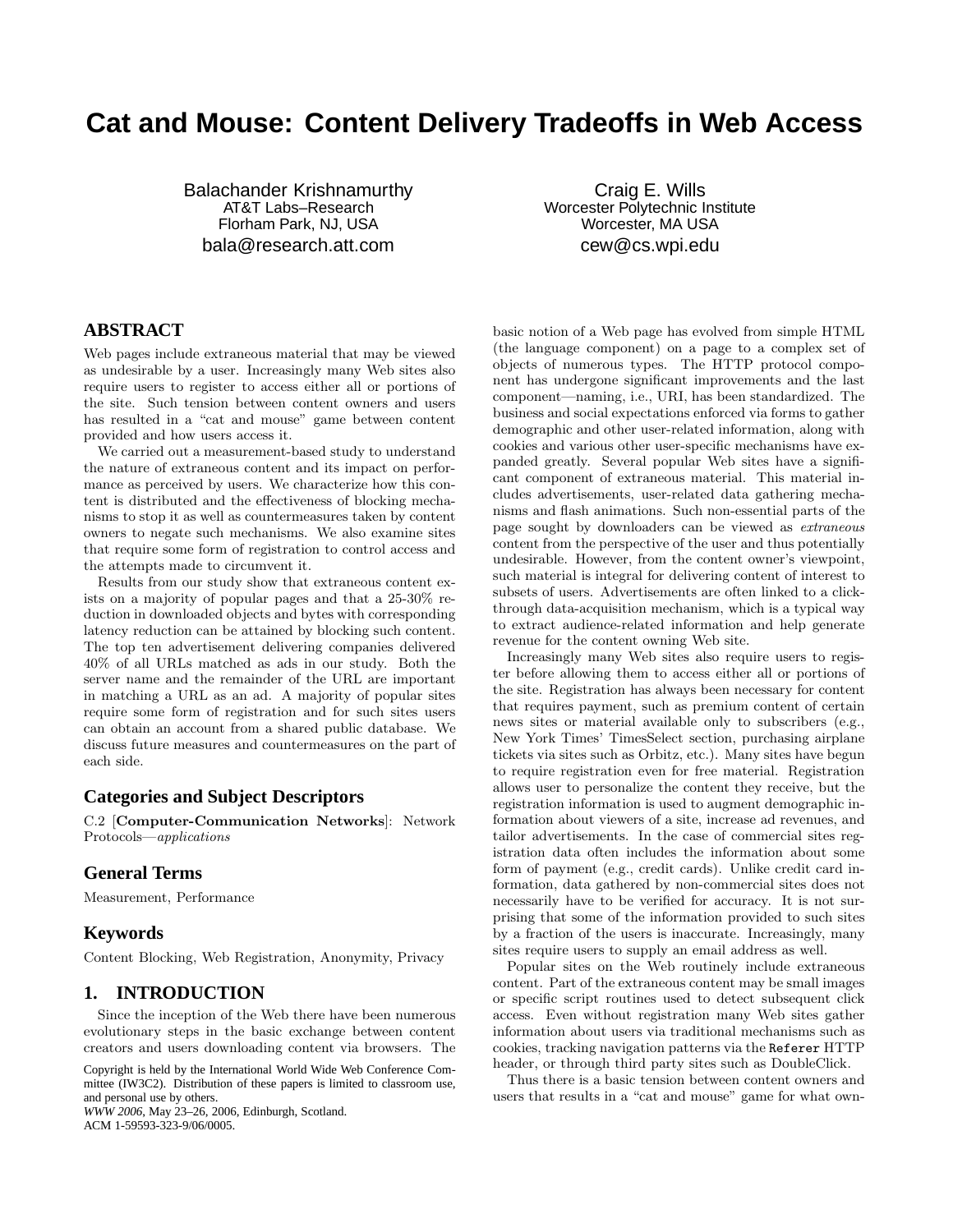ers do in providing content and how users react in accessing it. Some users prefer to browse sites without having to register either due to concerns about privacy or to avoid the hassle of filling out forms. Users may prefer to receive content devoid of advertisements. Note that only some of the content downloaded as part of the normal downloading may be viewed as extraneous and such a view may be shared only by a subset of users. Many Web sites do deliver the requested content with no additional material. Such content may further be delivered without requiring any information from the user in the form of registration, cookies, or other privacy-related information.

Modern browsers, such as Firefox, have popularized mechanisms to block extraneous content indicating both the increasing prevalence of such material and the desire on the part of users to avoid such content. Among the numerous benefits touted are aesthetic improvement in viewing the page, reduced latency in obtaining desired portion of a page, absence of diversions such as advertisements, and avoidance of user tracking. Mechanisms also exist to bypass Web registrations.

Our work makes the following contributions:

- 1. We carry out a measurement-based study to understand the nature of the extraneous content that owners provide and its impact on performance as perceived by users.
- 2. We characterize how advertisements are distributed, which gives us an indication on how successful the blocking mechanisms are likely to be in the long run and the countermeasures that could be taken by the content owners to reduce or prevent such mechanisms.
- 3. We examine sites that require some form of registration to control access and the attempts made to circumvent it.

We look at these issues from a balanced perspective of both user and provider by not making a value judgment on extraneous content.

Sites have been created complete with a database of a large number of contributed user IDs and passwords that anyone could use to access many thousands of Web sites. Popular browser extensions enable seamless access to such databases and allow any user to access a Web site that would otherwise require registration.

The motivations common to avoiding undesirable content and registration are time and privacy. Registration may be a one-time hassle, but undesirable content may add to latency to each download. The joint examination of access enabling mechanisms, blocking mechanisms and their impact on privacy is to highlight the emerging nexus in the battle between the content owners and users. This tension is reflected in certain categories of Web sites more so than others. As one example, consider the growth of blogs [5, 10]. Several popular blogs have significant dependence on advertisements. Mechanisms that lead to reduced access of advertisements could prove problematic to such sites. Beyond blogs, numerous popular news and sports Web sites accrue revenue from users who click on advertisements. Secondary revenue generation by tracking those who follow advertisements is a key part of the business models of companies like Overture, Google etc.

The rest of the paper is organized as follows: Section 2 describes the general methodology and approach we take regarding issues with undesirable content and registration.

Section 3 describes the details of the study we undertook to examine undesirable content and registration avoidance with the results of the study presented in Section 4. Section 5 discusses the manner in which content owners can and do react to the various blocking and avoidance mechanisms that are currently in vogue and what they might evolve into in the future. We conclude with a look at related work, a summary and future work.

## **2. METHODOLOGY AND APPROACH**

We have framed the issues broadly in terms of content that is delivered by content owners and possibly filtered by users. In the reverse direction, users are reluctant to give the personal and/or demographic information sought by content owners resorting instead to extracting accounts from shared databases. The delivery of extraneous content and unwanted registrations on the Web highlight the tensions between the desires of users and of content providers.

The first issue is defining extraneous content: a subjective issue dependent on individual users or groups of users. There is a consensus on what *kinds* of content may generally be viewed as extraneous and thus undesirable from the viewpoint of latency. Advertisements and resources that are placed on a user's site solely for the purpose of gathering user-specific data, i.e., content extraneous to the core content of the page, could be considered undesirable. Popup and pop-under windows are annoyances that modern browsers often suppress.

The second issue is identifying syntactically the set of resources that constitute such content, examining common features, and being able to describe them. We can list all the URIs that are viewed as extraneous and block their downloading or rendering by the browser. This is tedious, exhaustive, and impractical. Another extreme technique is setting browser preferences to turn off downloading of all images and any script language entities. But some images may be part of a news story that is of considerable interest to the user and some scripts are necessary simply to display a page properly. Patterns or regular expressions that can describe a large number of undesirable URIs makes for a terse specification that can be used to block the displaying and/or downloading of such content. This intermediate popular technique behooves studying.

The third issue is the benefits of such content and registration to content owners versus the perceived downside to the users. For content owners, the ability to deliver ads may be crucial for revenue generation purposes as is demographic information gathering via registration. The impact in terms of performance, hassles in accessing a site, and loss of privacy are what concern users.

The fourth issue is where blocking and measures against blocking are most effective. From the user's perspective if undesirable content is detected and automatically bypassed in downloading they can benefit the most. Likewise, bypassing registration by using a local database of userids for popular sites can speed up access. For content owners, ensuring that their ad URIs are not matchable against publicly distributed patterns and their registration userids are not present in public databases requires additional work. They can resort to dynamic URIs and outsource their generation, and blacklist publicly available userids. Note that the interesting question of what fraction of users currently block ads is not studied here and left for future work.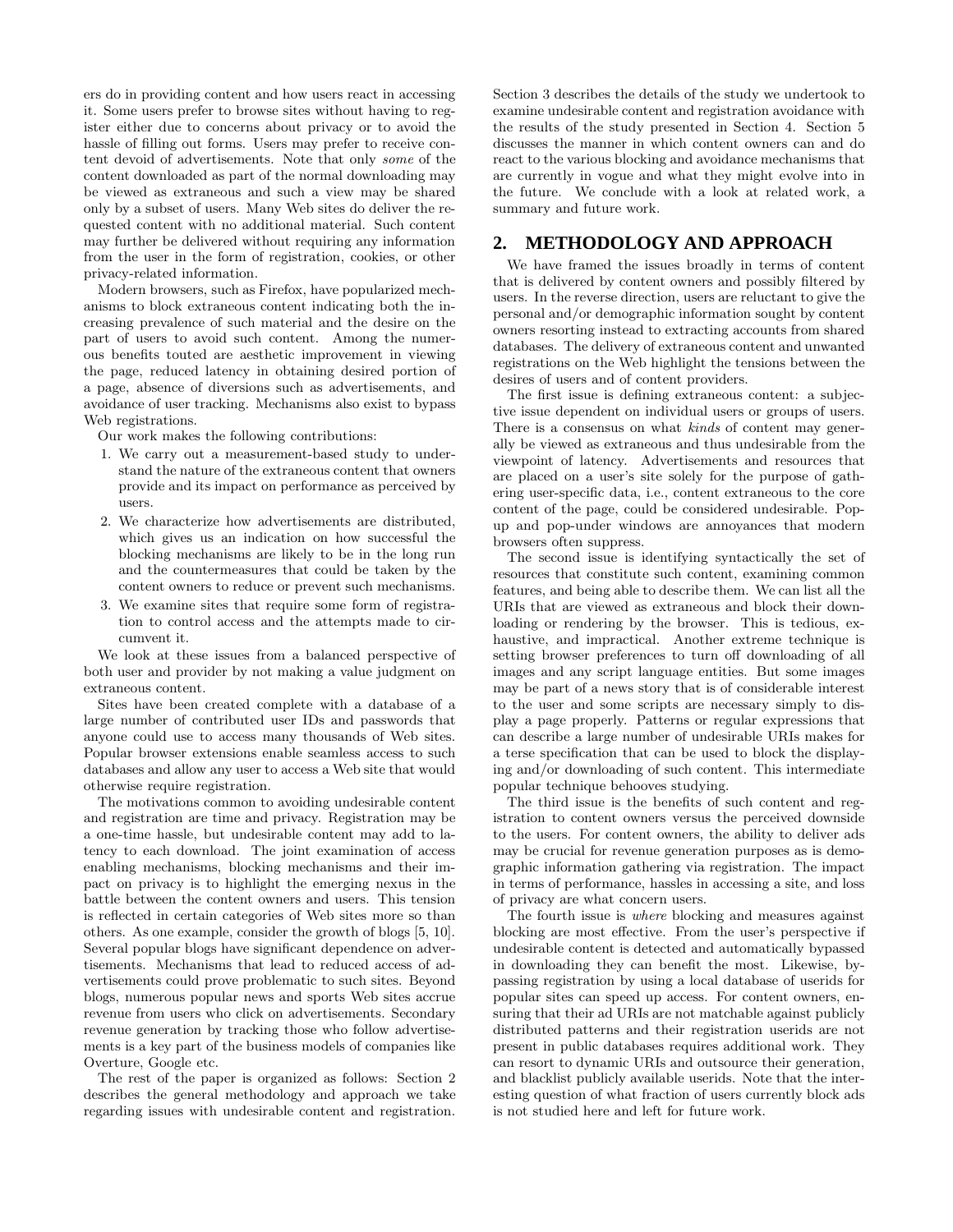## **3. STUDY**

The tension between content owners and users has led to tools that provide content blocking techniques and allow users to bypass requested registrations. We carried out a study by examining questions in four categories: Characterizing presence and delivery of ad content:

- What percentage of popular sites and pages on the Web contain objects deemed extraneous by some users?
- Do these percentages change with the types of sites?
- What is the proportion of ad content in pages?
- Do content owners serve ads or do they outsource it to external ad companies? What is the distribution of ads amongst the servers/companies?

Performance impact on users:

- What is the impact of ads on page download performance?
- How is delivery of ad content impacted as a result of users enabling or disabling Java/JavaScript/images?

Detection of ad content and measures by content owners:

- How has the detection and blocking of ads changed over time with syntactic techniques?
- To what extent are ads detected from the server name that serves the content vs. rest of the URL?
- How well can the semantics of extraneous content be matched? If syntactic matching is defeated by content owners, would semantic matching (e.g., checksums of extraneous content) help in blocking?

Registration requirement and avoidance:

- To what extent do sites use registrations? Does this change across different types of sites and pages?
- What is the correlation of these sites with those sites containing ads?
- How effective are the tools in avoiding registration?

## **3.1 Web Sites for Study**

As a broad representation of sites, we selected a list of around 1300 URLs from Alexa's popular sites in the English language [2]. Alexa is a popular historical Web archiving site that has long monitored popularity of Web sites in various categories. Alexa breaks sites into categories, necessary to answer one of our study questions; hence our use of it as opposed to other sources used in our earlier work [8].

We selected 12 categories: arts, business, computers, games, health, home, news, recreation, reference, regional, science and shopping. We retrieved the top 100 sites for each of these categories. We added a 13th category—political, from a published list of the 100 popular political sites [13], as many of these sites are exclusively funded by ads.

A summary of the 13 categories broken down by DNS Top-Level Domain (TLD) is shown in Table 1. The table shows that 988 (76%) are from the .com domain, which is the dominant domain for all but two categories. Other domains contribute non-trivial numbers to some categories, but do not contribute significantly overall.

#### Table 1: Category Breakdown by Top Level Domain

| Category          | com | org            | gov | $_{\rm net}$   | edu | other | Total |
|-------------------|-----|----------------|-----|----------------|-----|-------|-------|
| arts              | 82  | 3              | 0   | 5              | 0   | 10    | 100   |
| $_{\rm business}$ | 93  | $\Omega$       | 1   | $\overline{2}$ | 0   | 4     | 100   |
| computers         | 86  | 6              | 0   | 5              | 0   | 3     | 100   |
| games             | 96  | 1              | 0   | 3              | 0   | 0     | 100   |
| health            | 51  | 20             | 15  | 3              | 8   | 3     | 100   |
| home              | 87  | 4              |     | 1              | 0   | 1     | 100   |
| news              | 81  | 4              |     | $\overline{2}$ | 0   | 12    | 100   |
| political         | 76  | 18             | 0   | 5              | 0   | 1     | 100   |
| recreation        | 85  | $\overline{2}$ | 4   | $\overline{2}$ | 0   | 7     | 100   |
| reference         | 45  | 5              | 6   | $\Omega$       | 28  | 15    | 99    |
| regional          | 67  | 1              | 4   | 3              | 0   | 25    | 100   |
| science           | 42  | 9              | 30  | 0              | 7   | 12    | 100   |
| shopping          | 97  | 0              | 0   | 0              | 0   | 3     | 100   |
| Total             | 988 | 73             | 68  | 31             | 43  | 96    | 1299  |
| global 500        | 315 |                | 4   | 34             | 0   | 143   | 500   |

Some sites are listed in multiple Alexa categories. For example www.cnn.com/ is both an art and a news site. Filtering duplicates we end up with 1158 unique sites. The Alexa source also lists multiple "sites" from the same server. For example, www.cnn.com/tech/ is a site listed in the science category. Because the Alexa list contains multiple entries from the same Web site, we henceforth use the term "page" to refer to an entry so the data set contains 1158 unique pages with 1116 unique server names.

These are the primary list of pages studied and reported on in this work. As a means to include a wider variety of popular pages, we also obtained the Alexa "Global Top 500" list of 500 globally popular pages, which include both English and non-English pages. Results using this data set are reported as appropriate in the results. A summary of this list based on TLD is shown as the last line in Table 1 for comparison. It indicates many more pages from different countries. Manual inspection of .com pages indicates some of these are non-English pages. 180 of the pages in the global 500 list are also in our primary Alexa list.

## **3.2 Data Gathering**

To answer questions about the proportion of ad content for Web pages in our study set, we configured a Firefox browser to send requests to a non-caching proxy (co-located on the same machine as the browser) that logs request URLs made by the browser, the size and response code returned in response. We created a new instance of Firefox for each page and closed it after 45 seconds—long enough for the page to load. The browser is configured to execute JavaScript code and Java applets, download embedded images, prevent popups and the cache size is set to zero for the tests.<sup>1</sup> The simple proxy automatically handles redirections returned by a server, but does not handle HTTPS and thus such requests are not successfully retrieved.

We used this browser-based retrieval approach over the easier-to-automate script approach we had used in previous work [8] because of concerns on the potential impact of JavaScript to the set of objects requested by a browser.

<sup>&</sup>lt;sup>1</sup>We used Firefox version 1.0.7, which does not include Firefox's back-forward cache (http://developer.mozilla.org/en/docs/Using Firefox 1.5 caching).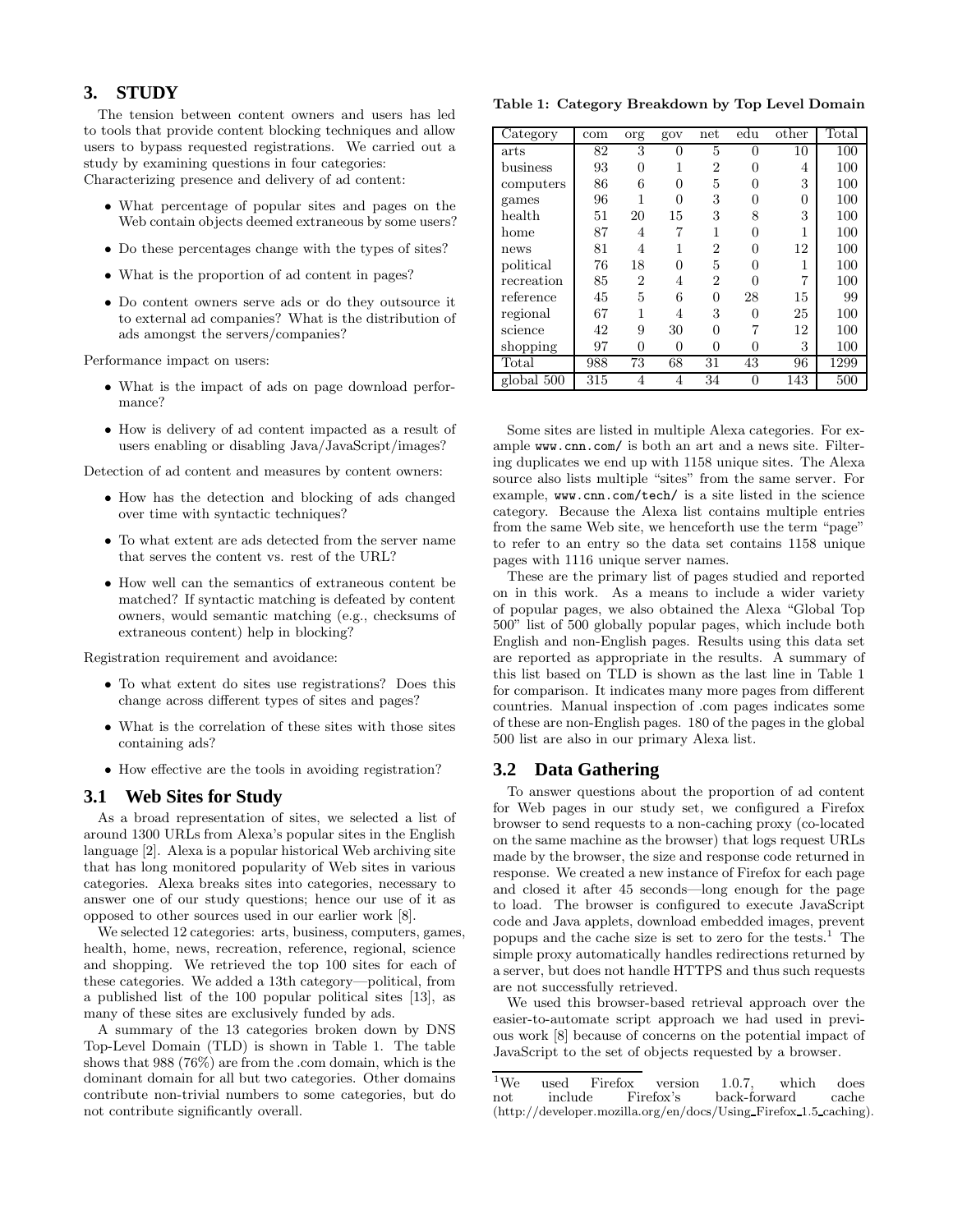## **3.3 Adblock**

We chose Adblock [1], one of the most popular Firefox extension (https://addons.mozilla.org/extensions), as the syntactic content blocking tool to use in our study. Adblock works by allowing a user to specify a set of pattern rules, each of which can either be a literal match along with the wildcard '\*' or can be a full regular expression. The URLs of all objects that must be retrieved by a browser are compared against these rules and if a match occurs then the object is not retrieved at all. One version of Adblock allows a preference for retrieving but not rendering the ads.

While users have the capability to define their own set of rules, the work of a user "G" has led to a set of rules dating from July 2004 that incorporates input from others [6]. This ruleset, known as "Filterset.G", is commonly accepted as best practice for using Adblock to block extraneous content and has led to development of a separate Firefox extension to automatically incorporate new Filterset.G rules into a user's set of Adblock rules. We use the Filterset.G ruleset to define what is extraneous content from a list of URLs retrieved for a page and use the 2005-10-10 version of the rules for all results in our study. We note that there have been concerns raised regarding applicability of Filterset.G for non-American Web sites. We also examine the impact of using other rulesets as well as "whitelists" as one part of our study.

For our analysis, Filterset.G rules are converted to Perl regular expressions (Perl and JavaScript use the same regular expression syntax). This approach allows us to apply different filtersets against a set of URLs regardless of how the URLs are obtained.

#### **3.4 BugMeNot**

BugMeNot [4], created in August 2003 by an Australian who seeks to remain anonymous, has received considerable attention in the popular press [7, 11]. This evocatively named site contains a database of accounts contributed by users that can be used by others to bypass Web registration. The number of sites that have been 'liberated' from registration nearly doubled between March and October 2005 from 57,189 to 93,550. The number of unique visitors per day has more than tripled in that period from below 15,000 to around 50,000. Over 20,000 accounts exist for the 100 most requested Web sites on BugMeNot. It is important to note that these numbers are from the creator of BugMeNot, obtained via personal communications either with members of the press (in March 2005) or with one author of this paper (in late October 2005). While we have no reasons to doubt these numbers, verifying them is hard and requires a distributed reverse engineering attempt.

The site allows two approaches for querying the database. First, the site itself has a Web form in which the URL of a site can be entered and a userid and password retrieved, if available. Second, the database can be accessed using a HTTP GET request with the desired URL as part of the request. This latter approach is used by a BugMeNot Firefox extension and is the method used in our study, although we use it directly rather than as a Firefox extension. Note that an Internet Explorer plugin for BugMeNot can be found at http://www.unixdaemon.net/zips/bugmenot.zip.

This approach allows us to answer the question of whether or not a BugMeNot account exists for a site, but not the number of accounts available in BugMeNot for a given site.

This question requires measurements at different times from various locations, which we also did as part of this study. We also verified that for the popular news Web site www.nytimes.com there are at least a hundred distinct accounts available by sending sequential requests indicating supposed failure of an earlier account returned from BugMeNot. We did not actually test the success of these accounts with the Web site.

## **4. RESULTS**

Based on the methodology described in the previous section and resulting data collection, we now present results of various tests to answer questions posed about the impact of extraneous content and avoiding registration.

#### **4.1 Ad Results by Category**

Using the retrieval method described in Section 3.2, the pages for all categories in the Alexa data set were retrieved at different times over a period of a few days. Table 2 shows the results derived from the retrieved data. The first entry in the table shows that 1113 pages were successfully retrieved and of those pages, 622 (56%) contained at least one object matched using the Filterset.G ruleset. These results exclude 10 pages for which the container page itself is matched as an ad, which indicates that the page was incorrectly identified as an ad or this is a page that serves ads. A separate check of the 10 pages by hand indicates the latter. Unsuccessful retrievals were primarily due to redirections to a URL via HTTPS, which failed at the proxy.

Table 2: Ad Content Presence by Category and TLD

| Category/   | Pages with       | Category/    | Pages with       |
|-------------|------------------|--------------|------------------|
| TLD         | Ads/Total $(\%)$ | <b>TLD</b>   | Ads/Total $(\%)$ |
| all         | 622/1113(56)     | reference    | 32/99(32)        |
| <i>arts</i> | 76/98 (78)       | regional     | 59/98(60)        |
| business    | 61/98(62)        | science      | 31/95(33)        |
| computers   | 47/88(53)        | shopping     | 54/97(56)        |
| games       | 61/95(64)        | com          | 532/832 (64)     |
| health      | 40/99(40)        | org          | 24/65(37)        |
| home        | 60/97(62)        | gov          | 3/50(6)          |
| news        | 83/98 (85)       | net          | 13/27(48)        |
| political   | 61/88(69)        | $_{\rm edu}$ | 5/43(12)         |
| recreation  | 46/95 (48)       | global500    | 266/457<br>(58)  |

Subsequent results in Table 2 show that the percentage of pages within a category containing ads ranges from 32% for reference to 85% for news. The next group in Table 2 shows the results based on the TLD of the container page. As shown in Table 1, the .com domain accounts for most of the pages in the study set and not surprisingly, these pages have the highest incidence of ads. The last entry in Table 2 shows results for the global 500 list. Of the 457 pages with successful retrievals, 149 of them are the same as our primary dataset. The global 500 pages show just a bit higher percentage of pages that contain ads.

Table 3 shows statistics for the 622 pages in Table 2 that contain at least one matched ad. Examining the number of different servers involved in delivering a page, on average, a majority of them actually provide ad objects. From a performance standpoint, this result implies additional DNS lookups and reduced opportunities for aggregation of object retrievals over persistent HTTP connections. The remaining results for these pages show that on average ads account for about one-sixth of objects and bytes.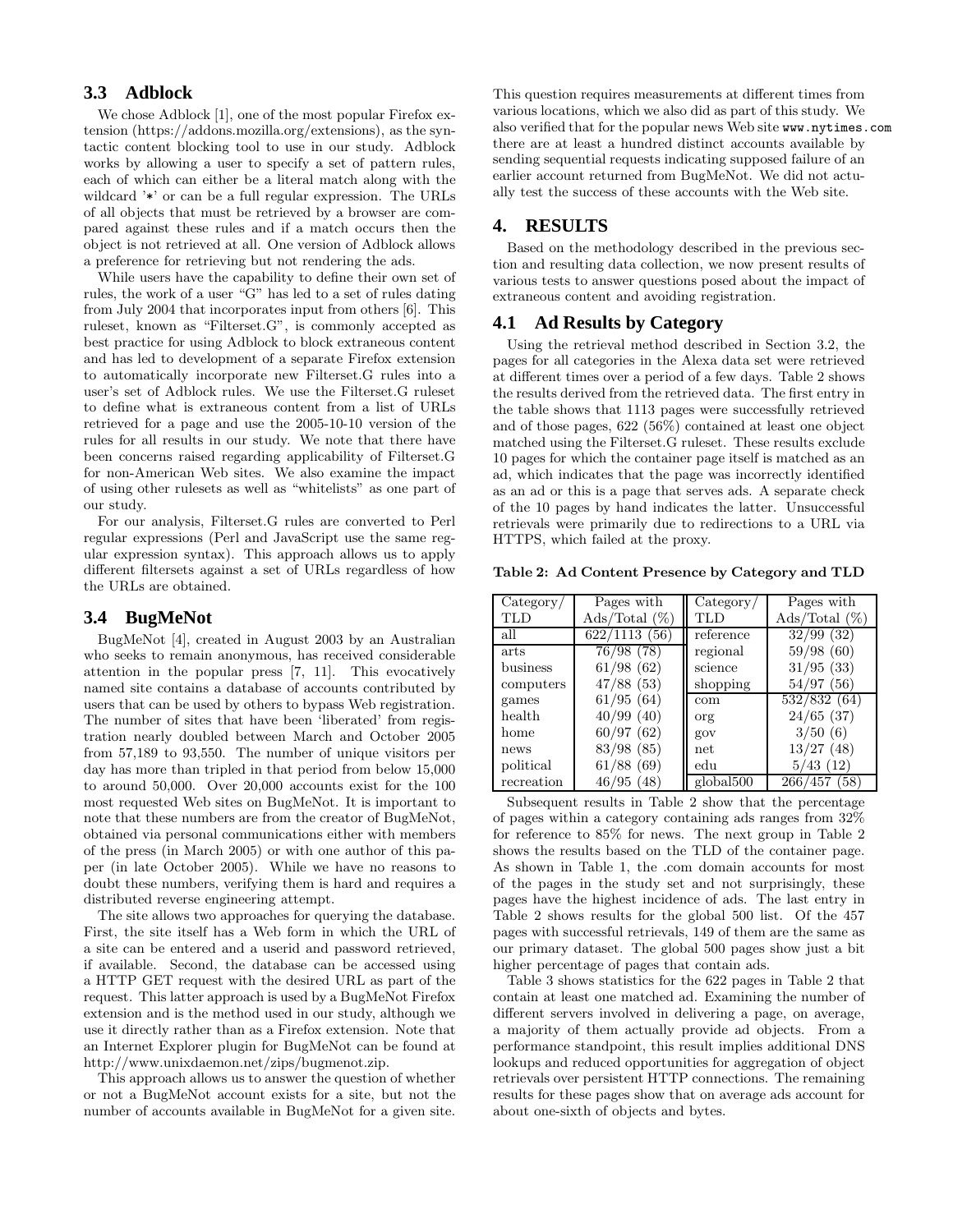|                       | Avg. Ads/Total       |           |        |  |  |  |
|-----------------------|----------------------|-----------|--------|--|--|--|
| $\text{Category}/$    | for Pages with Ads   |           |        |  |  |  |
| TLD                   | Servers              | Objects   | KBytes |  |  |  |
| all                   | 3.2/5.7              | 8.1/52.0  | 48/295 |  |  |  |
| arts                  | 4.1/6.5              | 8.7/57.7  | 58/392 |  |  |  |
| business              | 3.0/5.6              | 10.2/52.3 | 48/305 |  |  |  |
| computers             | 2.9/5.6              | 6.7/46.0  | 32/206 |  |  |  |
| games                 | 2.4/5.1              | 4.9/54.6  | 31/401 |  |  |  |
| health                | 3.5/5.3              | 8.4/45.4  | 63/270 |  |  |  |
| home                  | 3.5/6.2              | 8.1/50.2  | 44/250 |  |  |  |
| news                  | 4.6/7.8              | 13.3/61.7 | 80/347 |  |  |  |
| political             | 3.5/6.3              | 10.8/43.6 | 94/314 |  |  |  |
| recreation            | 2.7/4.7              | 5.0/55.7  | 28/291 |  |  |  |
| reference             | 3.5/5.2              | 7.1/36.9  | 42/208 |  |  |  |
| regional              | 2.6/5.5              | 9.7/54.6  | 41/259 |  |  |  |
| science               | 3.1/4.6              | 7.0/46.9  | 52/256 |  |  |  |
| shopping              | 2.0/4.7              | 4.4/56.5  | 20/248 |  |  |  |
| com                   | 3.3/5.9              | 8.5/52.7  | 51/301 |  |  |  |
| org                   | 2.2/3.7              | 6.4/44.8  | 49/307 |  |  |  |
| gov                   | 1.0/2.0              | 1.0/29.7  | 31/234 |  |  |  |
| net                   | 3.8/6.7              | 7.2/40.0  | 35/259 |  |  |  |
| $_{\rm edu}$          | 1.0/1.4              | 2.2/48.0  | 9/184  |  |  |  |
| global <sup>500</sup> | $2.8/5.\overline{9}$ | 8.0/56.9  | 40/285 |  |  |  |

Table 3: Page Statistics by Category and TLD

Per-category statistics show that for most categories the majority of servers used for serving content do so for ad objects. Political pages containing ads show the highest concentration of ads on average with 25% of the objects and 30% of the bytes on these pages due to ads. Statistics for the TLDs in Table 3 show the highest concentration of ads on a page for the .com and .net domains. Results for the global 500 pages demonstrate consistency with our primary results over a global dataset.

## **4.2 Ad Results by Retrieval Methodology**

In the next phase of our study we measured the presence of ad content under three retrieval configurations of the Firefox browser to examine the impact of these configurations on the amount of total and ad content that is retrieved. In all cases, Adblock is disabled.

- 1. normal: images and JavaScript/Java on
- 2. nojj: images on, JavaScript/Java off
- 3. noimgjj: images off, JavaScript/Java off

The first method is the normal approach used for all other retrievals in our study; the other two examine effect of disabling Java/JavaScript interpretation (disabled together despite being separate mechanisms) and image downloading. These three methods were used to retrieve the objects for the 100 pages in the news category of Table 1. All retrievals were made during the same weekday afternoon. All 100 pages were retrieved with one Firefox configuration before the next configuration was used. Results for all three methods across 99 pages successfully retrieved are shown in Table 4.

Averages for servers, objects and bytes along with median values are shown in Table 4. While not shown, relative differences in the distributions of servers, objects, bytes and download time are consistent with the results shown in the table. The results for all objects are significant in

Table 4: Page Statistics for Retrieval Methods

|           | Average Number | Median    |        |       |  |  |
|-----------|----------------|-----------|--------|-------|--|--|
| Retrieval |                | Download  |        |       |  |  |
| Method    | Servers        | Time      |        |       |  |  |
| normal    | 4.4/7.7        | 12.7/48.0 | 84/341 | 10.4s |  |  |
| noji      | 1.4/4.1        | 4.8/42.3  | 24/226 | 7.6s  |  |  |
| noimgjj   | 0.3/1.5        | 0.5/3.2   | 1/87   | 1.3s  |  |  |

two ways. First, for the normal retrieval method an average page contains 48 objects retrieved from 7.7 servers. In previous work [8], we observed a relatively small number of pages where multiple servers were used to serve the contents of a page. Clearly this approach is now widely used. Second, turning off the interpretation of Java and JavaScript code has a relatively small effect on the number of objects retrieved, but a much larger effect on the number of servers and total bytes, as well as the measured (at the proxy) total page download time. Note, because alternate HTML content may be interpreted if scripting is turned off for a page, the objects retrieved using the "nojj" method are not guaranteed to be a subset of the objects retrieved using the "normal" CEW: rewrote the following a bit method. These results indicate that Java/JavaScript has a significant effect on performance measures of a page and given that we observed no .class objects retrieved in this portion of the study, the effect is entirely due to JavaScript. Turning off images in addition, not surprisingly, has an even larger impact on objects and total bytes, and an equal impact on download time as turning off JavaScript.

We also applied the Filterset.G filter set to the objects retrieved for results in Table 4 to obtain the subset of these objects matched as extraneous content in the form of ads. Results for this test are also shown in Table 4. The most striking result concerning ads is the sharp drop-off (12.7 to 4.8, 62%) in matched ads between using the normal retrieval method and turning off Java/JavaScript execution. This drop-off is much higher than the relative drop (48.0 to 42.3, 12%) for all objects. This result indicates that content providers are using the execution of Java and JavaScript as a means to retrieve content marked as ads. Simply turning off the execution of this code in the browser results in a significant decrease in the amount of ad content that is downloaded.

## **4.3 Performance Impact of Ad Content**

The next portion of our study was directed at answering the question on how the presence of ads on a Web page impacts the download performance. We configured our Firefox browser in normal mode (Image/Java/JavaScript enabled) and directed to our recording proxy. We installed the Adblock extension with the rules of the Filterset.G 2005-10-10 rules, and configured it to not download any object matching a rule. Via the Firefox profile option we created two identical profiles—one with ad blocking enabled and one disabled.

Using these two profiles, we set up an experiment where the pages in the Alexa news category were used as input. An instance of the Adblock-enabled browser was created for the first URL in the news list. After 45 seconds this instance was killed and an instance of the Adblock-disabled browser was created for the first URL in the list. After 45 seconds this instance was killed and this pattern repeated for all pages in the news category list. This methodology was used to minimize differences in the page content between the two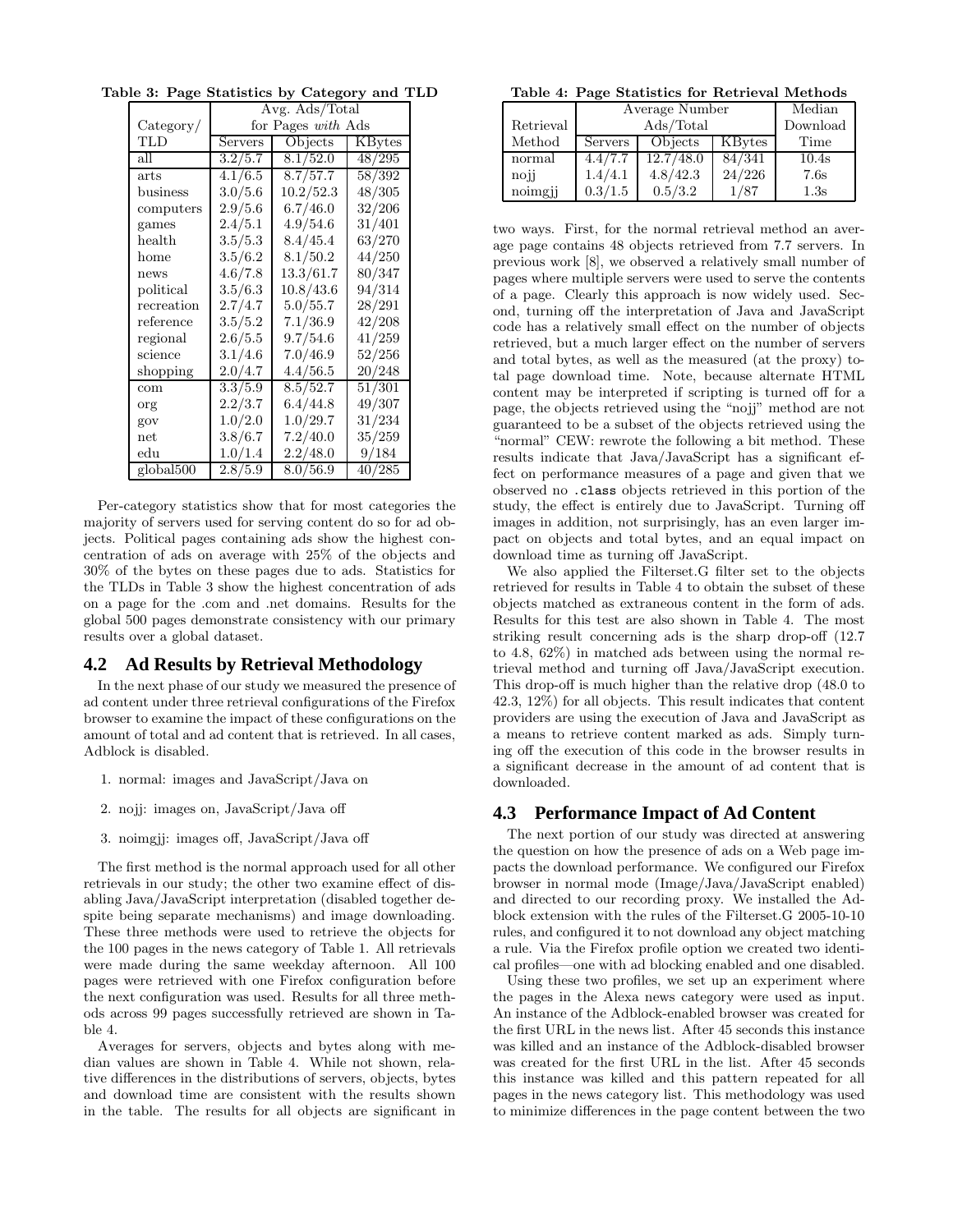| tasic of I age statistics and Dowmodd Thines for Hashock Disasicd and Bihashod |       |          |                          |                                        |                 |          |           |
|--------------------------------------------------------------------------------|-------|----------|--------------------------|----------------------------------------|-----------------|----------|-----------|
|                                                                                |       |          | Avg. Ads/Total for Pages |                                        |                 | Median   |           |
| Timeframe                                                                      | Page  | Adblock  |                          | (% Reduction)                          |                 | Download | Latency   |
| (all EST)                                                                      | Count | Status   | Servers                  | Objects                                | KBytes          | Time     | Reduction |
| weekday midday                                                                 | 86    | disabled | 5.2/8.9                  | 14.8/66.3                              | 73.2/339.7      | 12.7s    |           |
|                                                                                | 86    | enabled  | $- / 3.8 (57)$           | $- / 48.3(27)$                         | $- / 248.7(27)$ | 8.6s     | 32\%      |
| weekday afternoon                                                              | 83    | disabled | 5.3/8.9                  | 14.7/66.6                              | 78.5/337.1      | 14.2s    |           |
|                                                                                | 83    | enabled  | $- / 3.8 (57)$           | (49.1)(26)<br>$\overline{\phantom{0}}$ | $- / 242.5(28)$ | 9.2s     | 35\%      |
| weekend morning                                                                | 86    | disabled | 5.3/9.0                  | 14.6/65.3                              | 75.7/336.2      | 10.3s    |           |
|                                                                                | 86    | enabled  | $- / 3.7 (59)$           | $- / 48.5 (26)$                        | $-246.0(27)$    | 7.0s     | 32\%      |

Table 5: Page Statistics and Download Times for Adblock Disabled and Enabled

retrievals while performing the two downloads under similar network conditions.

We repeated the experiment thrice: during midday and late afternoon of a weekday, and in the morning of a weekend day. All statistics, including the download time (from first object request to last object retrieval), were recorded at the proxy. Results for the average number of total servers, objects and Kbytes needed to render each page are shown in Table 5 for Adblock disabled and enabled. The counts for ad objects are also shown for the Adblock-disabled experiments when Adblock does not block these objects. Although not shown, differences between the distributions of each pair of results is comparable to the averages. Results are only shown for pages that do contain ads when Adblock is disabled. The results are comparable to those shown for the news category in Table 3.

The midday results show a 57% reduction in the number of servers accessed when Adblock is enabled. There is a 27% reduction both in number of objects retrieved and number of bytes downloaded with Adblock enabled. The other timeframes show similar results for the reduction in servers, objects and bytes.

The last column of Table 5 shows how these differences translate into median download latency reductions. We see a 33% median reduction across the three time periods consistent with both mean (27-37%) and 90th percentile (28- 46%) figures (not shown in Table 5). The latency results are expected given the significant reduction in the number of servers contacted and the number of objects and bytes downloaded.

Observation of request times recorded at the proxy indicates that Firefox makes up to four parallel requests at a time to the proxy. Persistent connections are not used between the browser and proxy, or between the proxy and a server. We believe the timing difference between the Adblockenabled and disabled experiments is due to the obvious difference of objects and bytes between the two experiments and the significantly larger number of DNS requests that must be made—despite DNS caching effects due to the Adblockdisabled retrieval being made after the Adblock-enabled retrieval. These additional DNS lookups are likely to return non-cached results as many ad servers employ CDNs, which return low time-to-live values. While latency differences will vary from different client sites, the differences observed in these experiments indicate that the removal of ads from the set of downloaded objects for a page does yield a significant reduction in the observed latency.

#### **4.4 Ad Server Characterization**

Table 6 shows the distribution of servers serving advertisements in our study of popular Web sites based on Alexa's ranking. We first identified servers involved in delivering ad-

Table 6: Top 10 Ad Servers for Alexa Data Set

| Ad Server       | Proportion ( |
|-----------------|--------------|
| doubleclick.net | 8.8          |
| advertising.com | 5.2          |
| falkag.net      | 4.7          |
| atdmt.com       | 4.4          |
| blogads.com     | 3.7          |
| akamai.net      | 3.2          |
| zedo.com        | 3.1          |
| $2$ mdn.net     | 2.8          |
| com.com         | 1.9          |
| $2o7$ .net      | 1.9          |
|                 |              |

vertisements and then we merged them to the second-level domain name since many companies operate internationally and some have tailored domain names for their customers. The top 10 ad-delivering-companies (computed by merging to 2nd-level domain name) for 5006 unique ad URLs found in pages of our primary Alexa data set are responsible for roughly 40% of all ads, the top 20 for about 50%, and the top 50 for over two-thirds of ads. Using the same methodology for 2667 unique ad URLs obtained from pages in the Alexa Global 500 list we obtained similar results with the top 10 accounting for roughly 35%, the top 20 for roughly half and the top 50 for over 70%.

We then took a closer look at the server portion of the advertisement URLs and looked up the corresponding IP addresses. We were interested in seeing if the advertisement companies and/or content owners were resolving the names to different IP addresses based on suspected geographic location of the clients. There were a total of 872 unique servers of which 305 reported aliases in *nslookup*. We then ran *dig* from 53 different PlanetLab [12] nodes to look up each of these advertisement servers and logged the number of unique IP addresses returned for each. 103 servers, or about a third of the servers, returned a single IP address in all lookups and these do not do any DNS-based load balancing. Two servers belonging to one large online retailer returned between 97 and 98 different IP addresses indicating that they were using load balancing DNS servers such as Akamai or Speedera. Not all servers used an external server—some did their own load balancing (e.g., freeonlinegames.com).

The interest in load-balancing DNS stems from the fact that these companies can use dynamic URLs belonging to their load balancing servers that cannot be safely blocked. If an advertisement server uses the name of a CDN (content distribution network), the server portion cannot be safely blocked as the CDN might serve desirable content. This naturally would force blockers to examine the non-server portion of the URI. Anti-blocking measures by content owners and advertisement servers would then focus on the nonserver URI portion.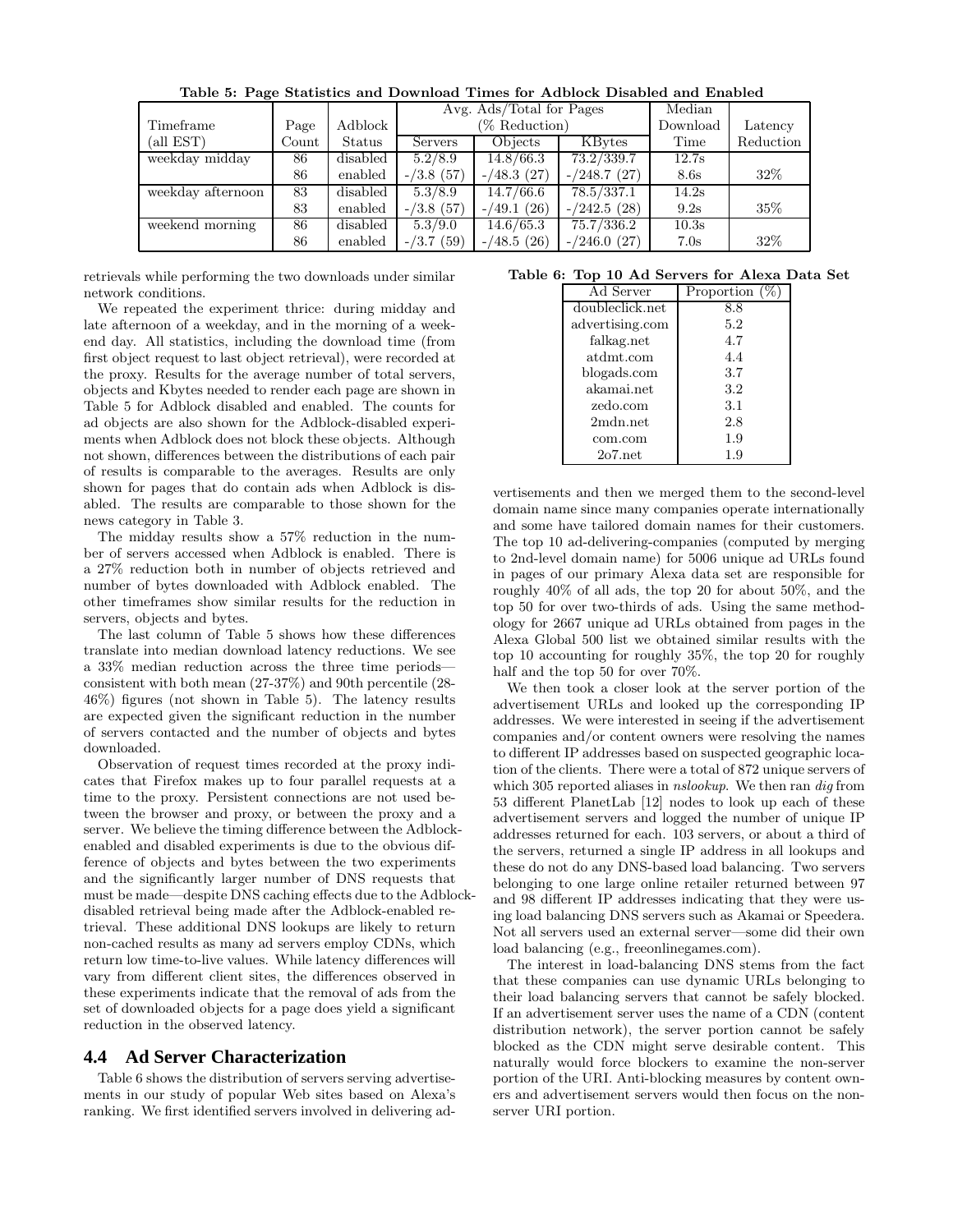## **4.5 Filterset Analysis**

We also examined the influence of the filterset used on the results we obtained focusing on three questions: 1) the contribution of different rules in the primary filterset we used; 2) the impact of whitelists, a feature present in the improved version of Adblock called Adblock Plus and recently added to Adblock), on the results; and 3) the stability of results using Filterset.G rules from various periods of time.

The Filterset.G version we used is labeled 2005-10-10a.txt and has 155 rules, 47 of which are true regular expressions containing special characters and the remainder are used to literally match specific server names. In our primary results, 65 (42%) of the rules matched at least one URL (some URLs were matched more than once) for a total of 6933 rule matches. The most-matched rule is a long regular expression with many alternations that resulted in 56% of the rule matches. The second most matched rule is another regular expression that resulted in another 11% of the rule matches. In all, the top five matching rules accounted for 80% of the rule matches and the top ten matching rules accounted for 89% of the rule matches. Two of the top five and four of the top ten were literal rules.

The whitelist feature allows users to specify rules for not blocking URLs that would otherwise be blacklisted. Like regular Adblock rules, the Filterset.G web site maintains whitelist rules; we downloaded wb-2005-10-10a.txt with 21 whitelist rules. For example, a rule exists to whitelist any URLs from the .edu, .gov or .mil domains or URLs with news.yahoo.com as substring. Applying these whitelist rules to the 5483 matched URLs in our study eliminated only 55 (1%) URLs—not a significant impact on out set of matched URLs.

Past versions of Filterset.G rules are available along with a log of changes made between versions [6]. We downloaded filtersets from five different time periods dating back to August 2004 when the first filterset was made available. We applied each of these filtersets to the entire set of URLs downloaded in our study. After the first time period, the results show relative stability as previous rulesets produce similar counts of matched URLs as well as the count of URLs that intersect with those from the 2005-10-10 ruleset.

#### **4.6 Understanding Why Ad URLs are Matched**

We next examined what component of a URL is matched by a rule to determine it is an ad. A content provider may want to understand what aspect of a URL causes it to be matched by a filterset rule.

We started with the 5483 URLs in our data set matched by at least one rule in the 2005-10-10 Filterset.G ruleset. Each URL is of the form "http://server/path" so we created two parallel data sets—one for all servers and one for all paths. We then applied the Filterset.G rules to each data set separately to determine if URLs are being matched because of the server they are from or the path they contain. The separate results were then recombined for each URL. Results from this analysis are shown in Table 7.

The first line of results in Table 7 shows that of 5483 matched URLs, 38% were matched by the server component alone, 48% were matched by the path component alone, 10% were matched by each component, and 5% were matched by neither component. The last group is interesting as it says the match is lost once the server and path are separated. We repeated the same analysis for the 5006 matched URLs

Table 7: Component Contribution to Matched Rules

|                       |                        | Match  | $\operatorname{Match}$ | Match | Match   |
|-----------------------|------------------------|--------|------------------------|-------|---------|
|                       | Total                  | Server | Path                   | by    | bv      |
| Data Set              | $\operatorname{Count}$ | Alone  | Alone                  | Each  | Neither |
| Matched URLs          | 5483                   | 38\%   | 48\%                   | 10%   | $5\%$   |
| Unique URLs           | 5006                   | 39%    | 48%                    | 8%    | 5%      |
| <b>Unique Servers</b> | 872                    | 37%    |                        |       |         |
| Unique Paths          | 4939                   |        | 56%                    |       |         |

that are unique with the results shown in the second line of table. The third line shows results for the 872 unique server names from the list of 5483 and the last line shows results for the 4939 unique paths in the data set. Results from all data sets are consistent.

From the perspective of content providers, the results indicate that obfuscating the path component of the 5483 matched URLs to avoid matches can reduce the number of matches by 48%. Obfuscating the path component for the 38% of URLs matching the server component has no effect on the overall match nor is there any effect for the 10% where each component is matched because eliminating the path match still leaves the server match. The remaining 5% of URLs are matched because of both the server and path components so these URL matches would also be lost if the path was changed.

#### **4.7 Semantic Analysis of Ad Content**

We also examined matches in the content of different ad objects. We fetched all 5006 advertisement resources and computed their MD5 checksum. We found that 23% of the objects shared an MD5 with another object leaving 77% unique objects. The top 10 objects with identical MD5s accounted for around 15% of all objects, but there was a significant drop off after that—the top 50 objects accounted for just over 20% of all resources. The most common object was the single pixel (1x1) GIF image ('Web bug') used by various companies to place on different locations of a page to track a user's behavior. This image representing nearly 4% of all advertisement objects was found on 81 different sites in our Alexa data set. A variation on the 1x1 pixel used for similar purpose was found to occur 2.5% times overall on 43 different sites. Given the wide dispersion of MD5s it is not easy for blockers to use the MD5 route and content owners can simply tweak the image without perceptible changes and defeat MD5s. This is similar to what email spammers did to defeat spam-blocking based on content hashes by adding random strings in their spam email.

#### **4.8 Breadth of BugMeNot Database**

We next studied the issue of registration for pages on the Web along two axes using the BugMeNot database.

We examined the "breadth" by examining the presence of BugMeNot accounts across all categories in the Alexa data set. We queried the BugMeNot database for each of the sites containing pages in the our 13 categories. The results, shown in Table 8, indicate that of the 1113 pages included in the ad content analysis in Table 2, 648 (58%) of these pages contain at least one account in the BugMeNot database. This figure is slightly higher than the proportion containing ads in Table 2. A total of 439 (39%) pages contain ads and have a registration account while 831 (75%) contain at least one.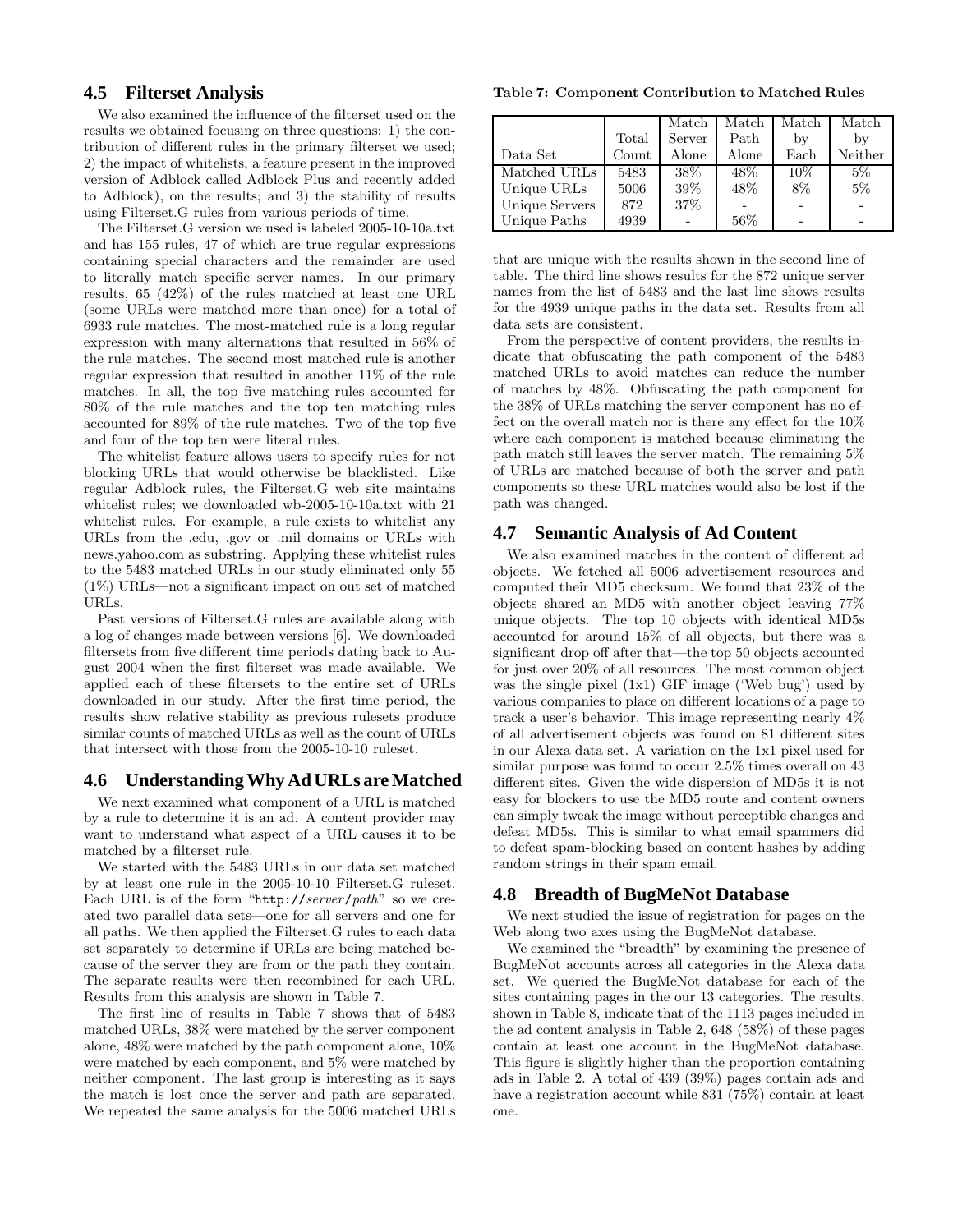Table 8: BugMeNot Accounts by Category and TLD

|                       |       | Pages    | Pages $w/$            | Pages $w/$            |
|-----------------------|-------|----------|-----------------------|-----------------------|
| Category/             | Total | w/ Acct  | $Ad &$ Acct           | Acct or Ad            |
| <b>TLD</b>            | Pages | $(\%)$   | $(\%)$                | $(\%)$                |
| all                   | 1113  | 648 (58) | $\overline{439} (39)$ | $\overline{831} (75)$ |
| <i>arts</i>           | 98    | 81(83)   | 68 (69)               | 89 (91)               |
| business              | 98    | 63 (64)  | 47 (48)               | 77 (79)               |
| computers             | 88    | 66 (75)  | 38(43)                | 75 (85)               |
| games                 | 95    | 78 (82)  | 53(56)                | 86 (91)               |
| health                | 99    | 32(32)   | 21(21)                | 51(52)                |
| home                  | 97    | 55(57)   | 40(41)                | 75 (77)               |
| news                  | 98    | 88 (90)  | 77 (79)               | 94 (96)               |
| political             | 88    | 34(39)   | 32(36)                | 63 (72)               |
| recreation            | 95    | 48 (51)  | 23(24)                | 71 (75)               |
| reference             | 99    | 43(43)   | 20(20)                | 55 (56)               |
| regional              | 98    | 63 (64)  | 45 (46)               | 77 (79)               |
| science               | 95    | 38(40)   | 21(22)                | 48(51)                |
| shopping              | 97    | 59(61)   | 33(34)                | 80 (82)               |
| com                   | 832   | 547 (66) | 381 (46)              | 698 (84)              |
| org                   | 65    | 18(28)   | 12(18)                | 30(46)                |
| gov                   | 50    | 8(16)    | 2(4)                  | 9(18)                 |
| net                   | 27    | 17(63)   | 10(37)                | 20 (74)               |
| $_{\rm edu}$          | 43    | 10(23)   | 1(2)                  | 14 (33)               |
| global <sup>500</sup> | 457   | 245 (54) | 168 (37)              | 343 (75)              |

The next set of results in Table 8 show results on a percategory basis. They show a range in BugMeNot presence from 90% in the news category pages down to 32% for health category pages. In comparison to results in Table 2, the health and political categories show the biggest relative drop from ad presence to registration presence.

The next group in Table 8 show results based on TLD. Again the .com TLD shows the highest presence of Bug-MeNot accounts. Finally, we also queried the BugMeNot database for the pages in the global 500 and found that 54% of these pages have a BugMeNot account.

It is important to note that all of these results for pages with Web registration is a lower bound as the BugMeNot database is unlikely to contain accounts for all such pages in our data set. As a test of this hypothesis, we obtained the list of pages without a BugMeNot account for the arts, games and news categories. We manually inspected each of these pages with Firefox and looked for cases where registration is part of the page, but no BugMeNot account is available. We found some cases where pages contained logins requiring personal or financial information for which the lack of a BugMeNot is expected. We did find a total of six cases, two in each category, where a BugMeNot account could be available, but was not. On the other hand, these results indicate almost all pages that could have Bug-MeNot accounts in these categories do have them meaning the BugMeNot penetration is significant.

## **4.9 Depth of BugMeNot Database**

Finally, we examined the "depth" of the BugMeNot database by analyzing how many accounts are available for each Web site. We also examined how it responds to requests from multiple clients at the same time—does it return the same account or does it cycle through multiple accounts stored in its database?

For analyzing the number of accounts for each server, we ran an experiment using 84 unique Web sites supplying pages for the news category known to have a BugMeNot account from Table 8. From a single client, we retrieved a BugMeNot account for these sites every 8 hours over a four day period for a total of 12 retrievals. In approximately 50% of the cases, the same account information was returned for each of the 12 retrievals. In approximately, 25% of the cases exactly two different accounts were observed amongst the 12 retrievals. The remainder of the cases returned more than two accounts with a maximum of 10 for www.nytimes.com.

Separately, as discussed in Section 3, we carried out a distributed reverse engineering attempt to examine if different accounts were returned to different users from the BugMeNot database. We generated simultaneous requests to the BugMeNot database from 50 PlanetLab nodes for a set of 61 Web sites identified as popular by Alexa, requiring registration and known to have a presence in the BugMeNot database. We found that 59 (97%) of the tested sites returned the same account information for each of the 50 nodes. Only two of the sites yielded a second distinct account during the test and none yielded more than two. The combined results of these experiments indicate that approximately half of the tested sites contain multiple accounts in the BugMeNot database, but the algorithm used to select an account has a strong tendency to return the same account over a short period of time. This tendency makes it easier for content providers to detect the use of these accounts by observing a large number of registrations with the same account over a short period of time.

## **5. DISCUSSION**

Our results largely present current practice on the use of extraneous content and registrations on the Web as well as the effectiveness of mechanisms that users employ to avoid them. In this section, we examine how such mechanisms affect the content owners, what measures they can take to circumvent the defenses, and the expected future in this cat and mouse game.

The two key reasons for requiring registration or enhancing the requested content with extraneous content are the potential for earning revenue and ability to gather information about users. Extraneous content in the forms of advertisements might result in sales of products some of which may be directly related to the site (e.g., a popular news site advertising a sister publication). Tracking supplements data they might be already gathering using other techniques and the information could be sold. Other reasons include tailoring the content better to suit the demographics of the current readership or combining the data with other related sites to obtain broader readership information. The information can also be used to re-orient the content based on the duration of time spent in different sections of a Web site. The time taken to download a page, the inter-arrival rate of requests can be used to alter the content or the manner of delivery [9].

As a result of selective downloading on the part of users (e.g., via Adblock or disabling JavaScript) content owners will not know if advertisements are displayed or viewed. If extraneous content is never downloaded then the probability of ad-related revenue is dramatically reduced. The inability to gather demographic information could lead to further lowering of ad revenue as it would not be possible for sites to command high ad prices even if sites have a desirable readership demographic. In the absence of registration in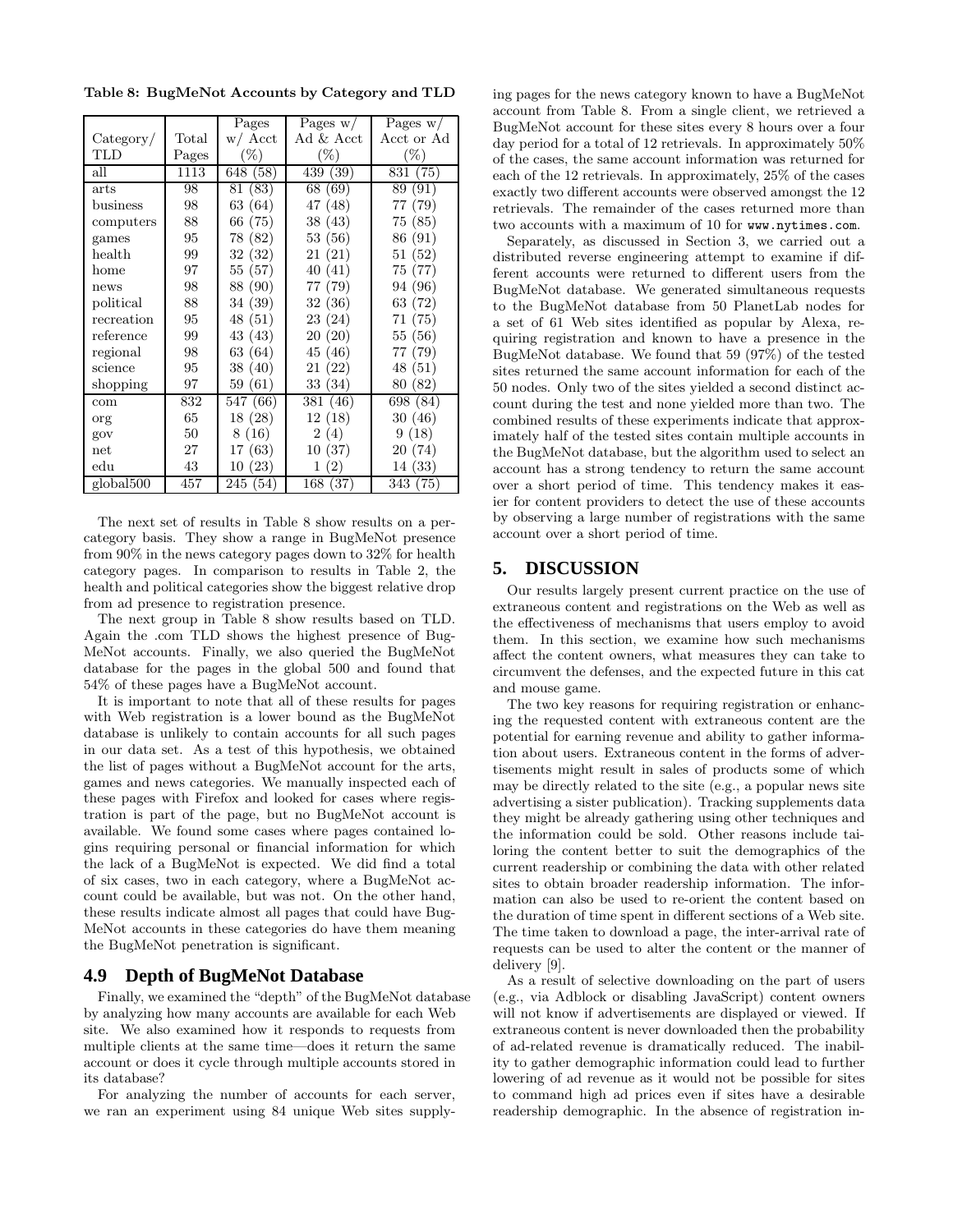formation they would not be able to correlate reading habits of subscribers and distinguish it from non-subscribers.

## **5.1 Measures and Countermeasures in Blocking URLs**

There are several technical means by which content owners can blunt the content and registration avoidance techniques. The steps would inevitably result in countermeasures on the part of those who advocate blocking and avoidance schemes. The increasing popularity of Firefox, numerous contributed extensions, steady augmentation of patterns to match and block unwanted content with the added ability of automated periodic updates, and the widely perceived benefits of avoiding registration and maintaining a large number of user ids and passwords all point to an inevitable arms race.

One measure against blocking advertisements is to make them indistinguishable from regular content. For example, if a news article has in-line text advertisement or if a news-related image has a merged advertisement graphic then blocking would result in not receiving wanted content. The content owners could seek to dramatically raise the false positives. If a popular widely blocked pattern is \*/Realads/\* then interesting content could be stored in URLs that match this pattern forcing users to either remove the pattern from the block list or resort to whitelisting a large number of URLs. Such a technique may lead to long term success for content owners and advertisers against most blocking mechanisms. A countermeasure would have to process the HTML or image and automatically separate out the extraneous content—a non-trivial task.

The second measure is to adopt spammers' techniques. Just as most syntactic schemes to block spam have largely been circumvented by spammers, content owners and advertisement creators and distributors can periodically change the URL patterns to negate pattern-based blocking. Currently, per Table 6, a large fraction of advertisements are delivered by a few ad servers and the same ad servers deliver the same advertisements for multiple sites (Section 4.7). A container page, such as http://www.nytimes.com/index.html, is controlled by the New York Times, which assembles the contents of the page including all the URL strings referring to various advertisements. For frequently changing pages, such as most news sites, it would be an added burden to steadily change the URL strings while referring to the same advertisements. Also, rotation of a few URLs could still result in their being aggregated into patterns and blocked. In other words, each time a index.html is assembled the set of advertisements should have a different URL. Whether managed by the parent content owner site or an ad server site, this would require significant work—most of which is wasted on users who do not use blocking techniques. A mechanism depending on changing URL strings is thus a sub-optimal measure. However, as we pointed out earlier, the URL can be obscured by resorting to use of CDNs which can maintain a private and changing mapping of URLs to prevent syntax-based blocking without fear of false positives.

The third measure, one which is already prevalent on a few sites, forces readers to click past an advertisement to reach the desired content. This is relatively foolproof but can annoy many readers who may just not visit the site. Blocking this URL is counterproductive as the content would simply not be accessible. However new extensions can be written

to automatically skip the advertisement by mimicking the action required by the user. Note that the Firefox extension mechanism is powerful and virtually any action required to be carried out by a user can be programmed into an extension and triggered upon the matching of a URL pattern.

#### **5.2 Measures and Countermeasures in Registration Avoidance**

Sites that require registration and receiving automated responses generated from a public database such as Bug-MeNot can take a variety of measures. Tracking popular userids and blocking them can reduce effectiveness of avoidance techniques. The random selection feature of Bug-MeNot and periodic rotation may increase complexity but is hardly foolproof. However, our study has shown that for requests coming in close temporal proximity the same userid and password combination is returned. A site could look for clients sending the same userid within a short time from different IP addresses to identify avoiders. By temporarily disabling an account the site can force even the 'legitimate' owner of the account to re-register with the site and reduce the risk of the account being submitted to a public database. Some sites (e.g., BeerAdvocate.com, http://beeradvocate.com/tos.php) have added clauses in their terms of service specifically mentioning registration bypassing sites and indicating that sharing of accounts is forbidden.

Next, the content owners can simply reverse engineer public databases, obtain a list of the stored userids, and blacklist them. BugMeNot could keep track of frequency of requests and block requests from suspected content owners but it is easy for content owners to distribute queries (as we did in our study). However, as a countermeasure BugMeNot can ensure that the database keeps growing. Insisting that their users register an account every so often (say once monthly) in order to use their service for all the sites in the database would result in constant augmentation. A BitTorrent like tit-for-tat mechanism would allow BugMeNot to enforce periodic new registration by its users and defeat blacklisting by content owners. The choice of site to create a new registration could be a function of the popularity of requests for userids for that site.

Other countermeasures that can be taken by BugMeNot are ensuring long rotation cycles between fetches, distributing their databases to ensure genuine randomness among the set of userids available for a given site. For example, there can be multiple databases and the user's query is routed to a random one and a random userid is then selected from that database. BugMeNot can also resort to a DNS-like distributed cache-based scheme whereby popular sites' userids are cached at a proxy close to a set of users.

A more intriguing way by which site owners can negate the usefulness of registration avoiders and sharing of userids is to increase the value of the userids to each user. Currently, if users are browsing a newspaper site and have not shared any valued information to obtain a userid then they may be willing to contribute it to a public database. There is an interesting privacy gain by contributing—if a large number of users use the same userid, then the site cannot gather tailored information that could violate the privacy of any single user who uses that userid. However, if the user's credit card information is available before a userid is given out, the content owner can be more certain that the userid will not be shared with the general public. The New York Times'